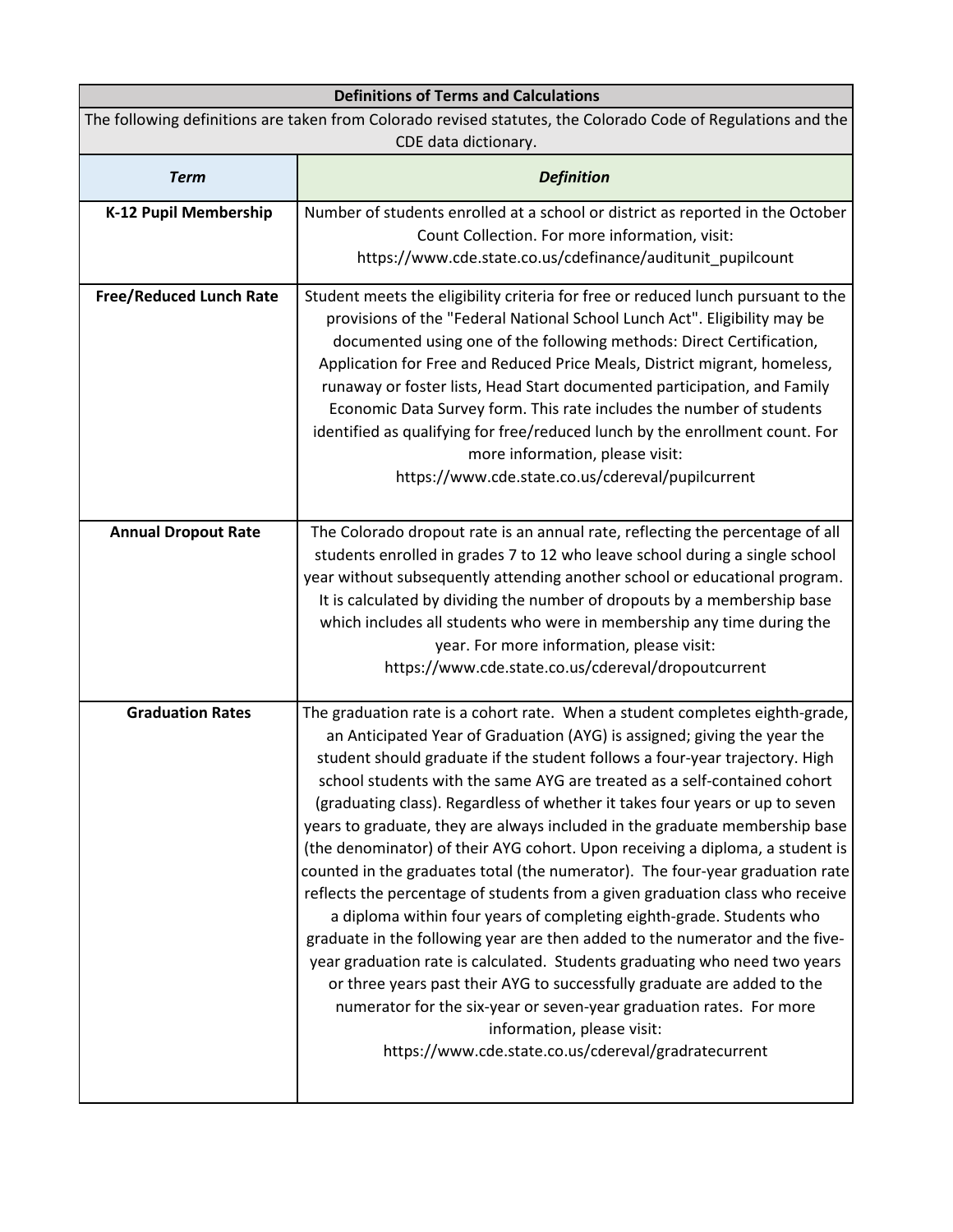| <b>Completion Rates</b>                               | The completion rate is also a cohort-based rate which includes the number of<br>students who graduate plus those who receive a high school equivalency<br>certificate or other designation of high school completion. Like the graduation<br>rate, the completion rate is calculated as a percent of those who were in<br>membership over the previous four-year period (i.e., from grades 9 to 12) and<br>could have graduated or completed in the currently reported school year.<br>Extended-year completion rates are calculated following the same logic as the<br>extended-year graduation rates, but the numerator includes regular diploma<br>graduates, high school equivalency completers and students receiving other<br>completion certificates. For more information, please visit:<br>https://www.cde.state.co.us/cdereval/gradratecurrent |
|-------------------------------------------------------|----------------------------------------------------------------------------------------------------------------------------------------------------------------------------------------------------------------------------------------------------------------------------------------------------------------------------------------------------------------------------------------------------------------------------------------------------------------------------------------------------------------------------------------------------------------------------------------------------------------------------------------------------------------------------------------------------------------------------------------------------------------------------------------------------------------------------------------------------------|
| <b>Attendance Rate</b>                                | The rate indicates the percent of full or partial days possible to attend that<br>students were present. It is calculated by dividing the total days attended by<br>the number of total days possible to attend. The "total days possible" is the<br>sum of Total Days Attended, Total Days Excused Absent, and the Total Days<br>Unexcused Absent. For more information, please visit:<br>https://www.cde.state.co.us/cdereval/truancystatistics                                                                                                                                                                                                                                                                                                                                                                                                        |
| <b>Truancy Rate</b>                                   | The rate indicates the percent of full or partial days possible to attend that<br>students were absent without an excuse. It is calculated by dividing the total<br>days unexcused absent by the number of total days possible to attend. The<br>"total days possible" is the sum of Total Days Attended, Total Days Excused<br>Absent, and the Total Days Unexcused Absent. For more information, please<br>visit: https://www.cde.state.co.us/cdereval/truancystatistics                                                                                                                                                                                                                                                                                                                                                                               |
| <b>Number of Habitually Truant</b><br><b>Students</b> | Number of students (between the ages of 6 and 17) who had an unexcused<br>absence for four or more days in any one calendar month, ten or more days in<br>one school year, or both. For more information, please visit:<br>https://www.cde.state.co.us/cdereval/truancystatistics                                                                                                                                                                                                                                                                                                                                                                                                                                                                                                                                                                        |
| <b>Suspension Incidents (not</b><br>student count):   | The total number of incidents (not students) in which the most severe action<br>taken was the student(s) being suspended. This includes classroom, in-school,<br>and out-of-school suspensions. For more information, please visit:<br>https://www.cde.state.co.us/cdereval/suspend-expelcurrent                                                                                                                                                                                                                                                                                                                                                                                                                                                                                                                                                         |
| <b>Expulsion Incidents (not</b><br>student count)     | the total number of incidents (not students) in which the most severe action<br>was the student(s) being expelled. Student expelled in accordance with Local<br>Board Policy. For more information, please visit:<br>https://www.cde.state.co.us/cdereval/suspend-expelcurrent                                                                                                                                                                                                                                                                                                                                                                                                                                                                                                                                                                           |